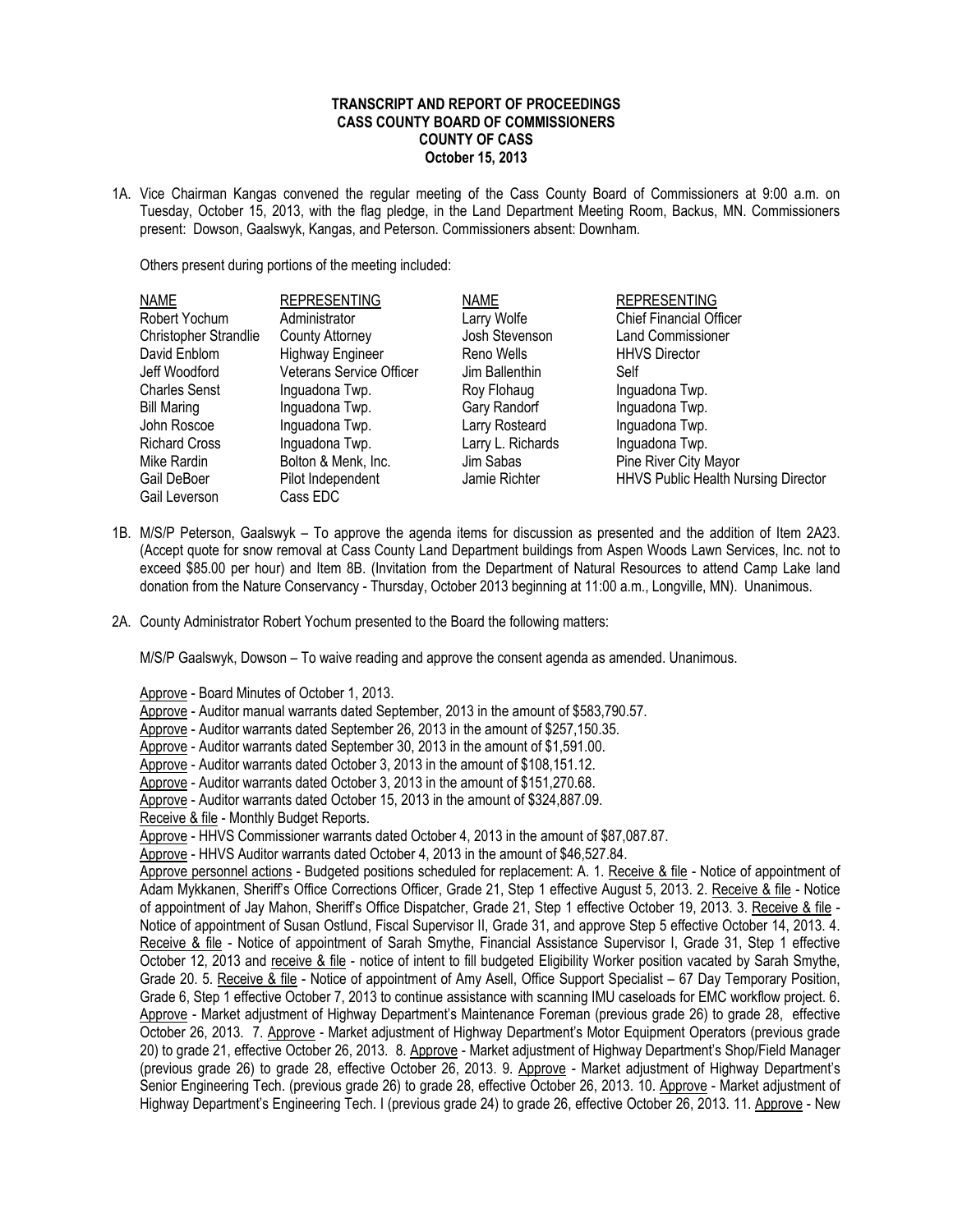position of Assistant Shop/Field Manager, grade 26 effective October 26, 2013. B. Positions scheduled for no replacement at this time: 1. Receive & file - Notice of probation completion of Denise Rittgers, County Assessor's Office – Account Clerk II, grade 17, step 3, effective October 16, 2013. 2. Receive & file - Notice of adjustment of retirement date for Deputy Sheriff Dennis Leff to December 31, 2013. C. Other. 1. Approve - Local #49'ers Highway Letter of Understanding regarding severance pay contribution to Post Employment Health Insurance Plan (PEHP).

Approve licenses – Tobacco - (2013) - The Corner Store Depot, LLC - WRD Holdings, LLC, Sylvan; (2014) - The Corner Store Depot, LLC - WRD Holdings, LLC, Sylvan. On & Off Sale 3.2 Beer - Iowana Beach Resort - Wilderness Retreat, LLC, Unorganized. Off Sale 3.2 Beer - The Corner Store Depot, LLC - WRD Holdings, LLC, Sylvan; Beckers Resort - Holter Holiday, LLC, Unorganized. Off Sale Intoxicating- Corner Store Liquors, LLC - WRD Holdings, LLC, Sylvan.

Receive & file - Auditor -Treasurer's Interest Income Report for September 2013.

Authorize - Payment for 3<sup>rd</sup> quarter Longville Ambulance Subordinate Service District payment in the amount of 102,750.00. Receive & file - Minnesota Office of State Auditor's Audit for the year ended December 31, 2012.

Receive & file - Correspondence from MCIT regarding amending the MCIT Joint Powers Agreement.

Approve - Correspondence supporting Trail #77 Legacy Trail Grant Application for the City of Lake Shore.

Receive & file - Correspondence from Deep Portage Conservation Reserve thanking Conservation Fund #73 for support for the Bog Walk Project, and approving submitting a letter to be included in Deep Portage Conservation Reserve time capsule. Receive & file - Correspondence from Department of Human Services congratulating Cass County HHVS on successful work participation rates.

Approve - Cass County Family Center quarterly progress reports and payment of quarterly expense claims totaling \$22,505.00.

Accept - Donation in the amount of \$300.00 from American Legion Auxiliary #202 Hackensack for the Cass County VSO Transportation Program.

Approve - MN Department of Health grant agreement for Perinatal Hepatitis B Case Management, Childhood Immunizations (CFDA#93-268) Practices Improvement and participate in the AFIX Pilot Project Phase 2.

M/S/P Gaalswyk, Dowson – To accept the quote for snow removal at the Cass County Land Department Buildings from Aspen Woods Lawn Services, Inc. not to exceed \$85.00 per hour. Unanimous.

| Bidder                         |  |
|--------------------------------|--|
| Aspen Woods Lawn Service, Inc. |  |
| Young Excavating, Inc.         |  |

**Bid Amount**  $$85.00$  per hour  $$150.00$  per hour

2B. County Administrator Yochum presented the 2014 Commissioners miscellaneous services budget requests. Mr. Yochum reported that the proposed base budget includes \$84,100 (same as 2013), and that increases to existing services or new requests in the amount of \$9,650.00 have been moved to the proposed 2014 levy contingency budget. Administrator Yochum summarized the requests as presented to the Citizen Budget Committee: Cass County Economic Development Corporation \$42,500 (increase of \$5,000 from 2013 – see agenda item 2C. for related action), Central Minnesota Initiative Foundation \$17,000 (increase of \$650 from 2013), Working Together Coalition \$7,000 (same as 2013), Cass County HRA \$6,750 (same as 2013), Cass County Historical Society \$5,000 (same as 2013), Pillager Fair \$5,000 (same as 2013), Pine River Fair \$5,000 (same as 2013), Minnesota Rural Counties Caucus \$4,000 (increase of \$4,000 from 2013), Mississippi Headwaters Board \$1,500 (same as 2013), and Cass County Historical Society on behalf of the Unorganized Townships \$1,500 (same as 2013).

M/S/P Dowson, Peterson – To approve the proposed FY2014 Commissioners Miscellaneous Services budget support to the Central Minnesota Initiative Foundation in the amount of \$17,000.00. Ayes: Dowson, Kangas, Peterson. Abstain: Gaalswyk (to avoid the appearance of a related party conflict).

M/S/P Dowson, Gaalswyk – To approve the proposed FY2014 Commissioners Miscellaneous Services budget support to the Working Together Coalition in the amount of \$7,000, the Cass County HRA in the amount of \$6,750, the Cass County Historical Society in the amount of \$5,000, the Pillager Fair in the amount of \$5,000, the Pine River Fair in the amount of \$5,000, and the Mississippi Headwaters Board in the amount of \$1,500. Unanimous.

M/S/P Peterson, Dowson – To respectfully decline participation to the Minnesota Rural Counties Caucus. Unanimous.

M/S/P Dowson, Gaalswyk – To approve the proposed FY2014 Commissioners Miscellaneous Services budget support to the Cass County Historical Society in the amount of \$1,500 on behalf of the 14 Unorganized Cass County Townships (from Unorganized Township fund balance). Unanimous.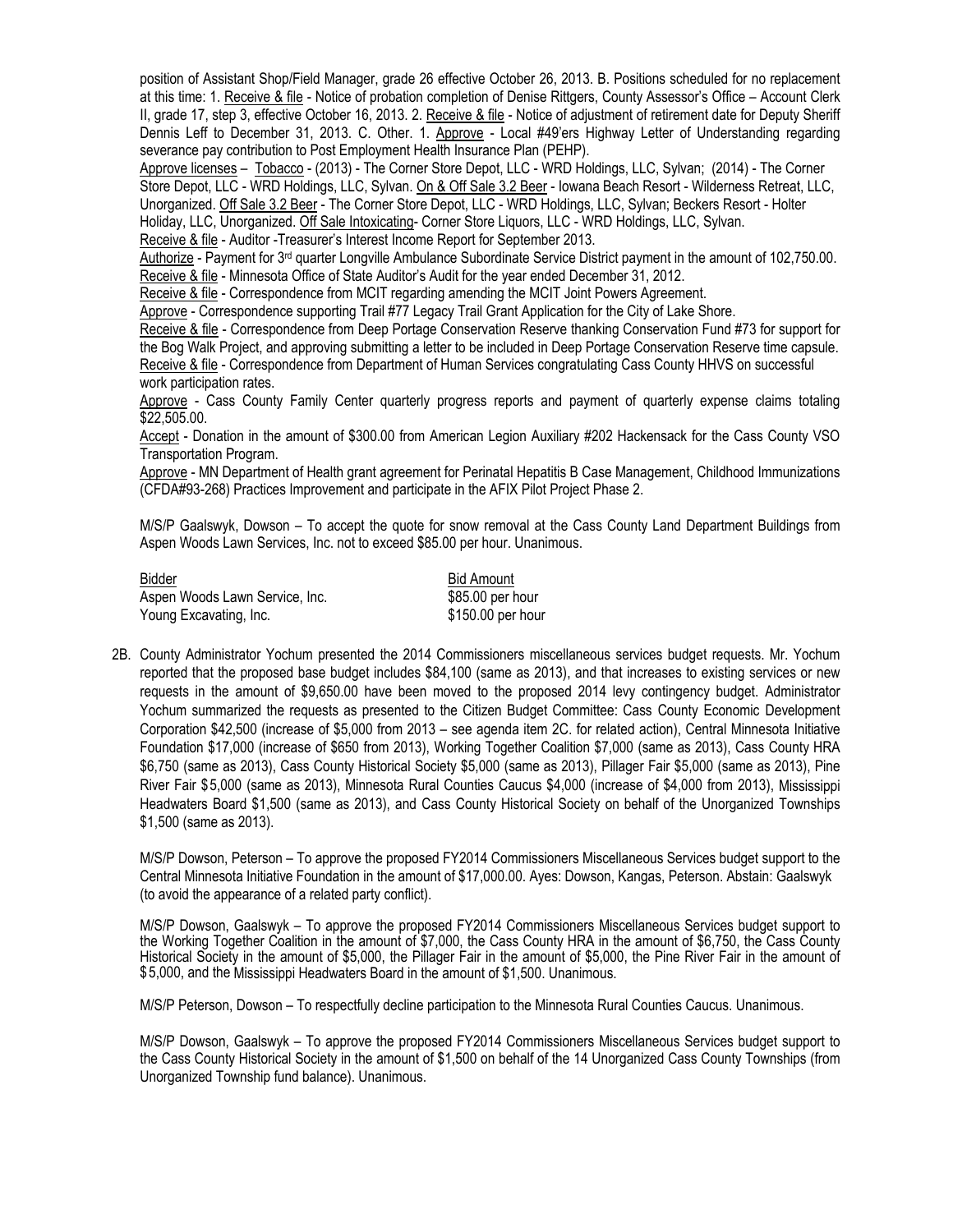2C. Administrator reported that the existing service agreement with the Cass County Economic Development Corporation is due to expire December 31, 2013. Mr. Yochum presented a draft agreement. Gail Leverson suggested County Board approval at the requested funding level of \$42,500.00 per year.

M/S/P Gaalswyk, Peterson – To approve a service agreement and Exhibit "A" lease agreement with the Cass County Economic Development Corporation as presented beginning January 1, 2014 and expiring on December 31, 2016 at an annual budget support in the amount of \$42,500. Unanimous.

3A. HHVS Director Reno Wells and Director of Public Health Nursing Jamie Richter discussed the potential impact of the present federal shutdown on Cass County HHVS services. Ms. Richter explained the Women, Infants & Children Program noting that current enrollment in Cass County is 779 women, infants & children. Ms. Richter expressed specific health concerns with discontinuing support to 117 formula fed babies at an estimated cost of \$14,827 (excluding medically prescribed formulas to be provided by the State). HHVS Director Wells requested Board permission to develop a local contingency plan for WIC program formula fed babies in the event that the federal shutdown continues.

M/S/P Dowson, Peterson – To authorize HHVS to develop a contingency plan to provide selected Women, Infants & Children Program services and report the same back to the Board if the federal shutdown continues. Unanimous.

- 3B. Veteran Service Officer Jeff Woodford informed the Board that the federal call centers are a at a 50% level. Mr. Woodford discussed the September activity including walk-in, phone calls, and the services to Veterans that have not been impacted by the federal shutdown. Also, informed the Board of Assistant Veterans Service Office Stephen Sether's certification in training, responsibility, involvement and preparation of claims (TRIP) Program – Mr. Sether can now process related military paperwork. No action necessary.
- 4A. Local area citizen Jim Ballenthin explained his completed bike ride 1,500 miles around Lake Superior beginning on September 3 and ended on September 25, 2013. The mission of the ride became "Rolling Over Hunger", a benefit for four local food shelves which have now received more than \$5,000 in donations and still more coming. Mr. Ballenthin shared some highlights of his trip from Pine River MN, to Canada, Michigan, Wisconsin, and back home again. Michigan, and Canada) Mr. Ballenthin added that he is grateful in achieving his personal quest and provided an opportunity to benefit his local community. The Board congratulated Jim on his personal efforts to support the area food shelves and his ongoing promotion of Cass County.
- 5A. City of Pine River Mayor Jim Sabas explained that MnDOT is scheduled to remove/relocate State Hwy. #84 from the top of the existing Norway Lake dam in 2016. Mayor Sabas reported that the dam is owned by the City and has engaged Bolton and Menk, Inc. to perform a feasibility study to develop and assess various dam rehabilitation and replacement options. Mike Rardin of Bolton & Menk, Inc. indicated that study costs estimates are in the \$25,000 range for what might become a \$1,000,00 project. Land Commissioner Joshua Stevenson suggested that the Board consider utilizing Conservation Fund #73 to provide matching assistance to the City of Pine River not to exceed \$10,000 for this initial feasibility phase of the Norway Lake Dam Project.

M/S/P Kangas, Peterson – To authorize use of Conservation Fund #73 to provide matching assistance to the City of Pine River not to exceed \$10,000 for the initial feasibility phase of the Norway Lake Dam Project. Unanimous.

- 5B. Land Commissioner Stevenson summarized the Enbridge presentation at the annual Cass County Township Association meeting on Thursday, October 3, 2013 regarding the Sandpiper pipeline project. Mr. Stevenson explained that public comments are now being accepted by the Minnesota Public Utilities Commission and that State permit action is not likely to occur until the summer of 2014 at the earliest. No action necessary.
- 6A. Chief Financial Officer Larry Wolfe reported that Shingobee Township has approved an amendment to Exhibit "B" (Use Permit to cross Cass County fee owned land) of the Joint Powers Agreement #4 dated March 15, 2011. The referenced amendment grants a perpetual easement to the Township for the Shingobee Connection Trail at Ah Gwah Ching.

M/S/P Dowson, Peterson – To approve an amendment to Exhibit "B" (Use Permit to cross Cass County fee owned land) of the Joint Powers Agreement #4 dated March 15, 2011 as approved by Shingobee Township and grant a perpetual easement to the Township for the Shingobee Connection Trail at Ah Gwah Ching. Unanimous.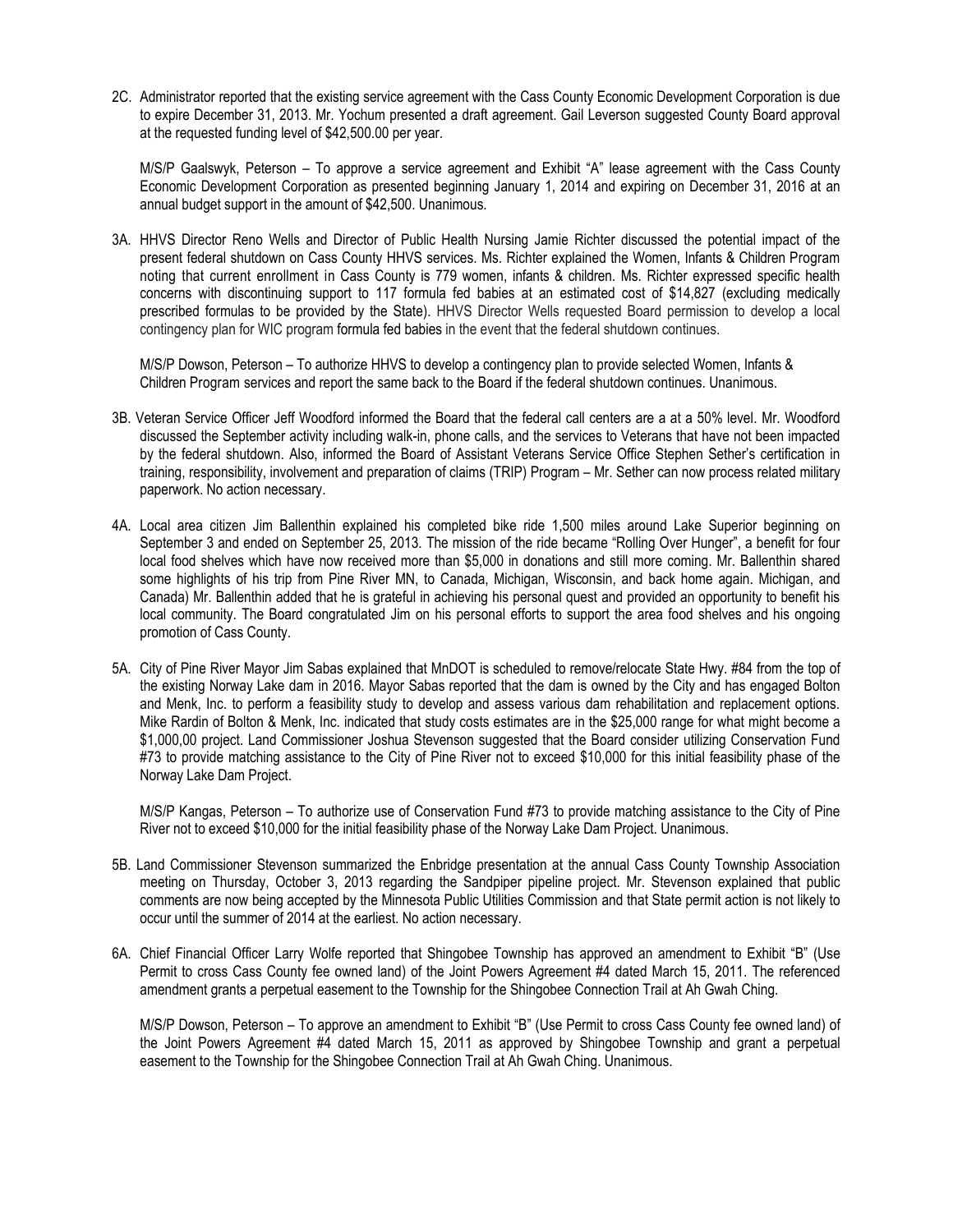7A. Highway Engineer David Enblom presented an agency agreement to provide technical and fiscal project management services to the City of Walker for Phase V of the Shingobee Connection Trail project (SP 1119-36 - construction of the TH 371 pedestrian tunnel).

M/S/P Dowson, Gaalswyk – To approve the agency agreement with the City of Walker as presented. Unanimous.

7B. Mr. Enblom requested Board approval to enter into a professional service contract with WSB & Associates for engineering related to the reconstruction of a portion of CSAH #77 located in the City Lake Shore. The contract term is expected to last approximately 2 years at a negotiated base price not to exceed \$213,212. In the event that federal environmental processes are necessary an additional not to exceed \$18,340 would be added to the base contract but payable only if successful in obtaining federal funds. Highway Engineer David Enblom added that the consulting firm will have a minimum of four public meetings regarding the reconstruction of that portion of CSAH#77.

M/S/P Gaalswyk, Peterson – To approve a base contract with WSB & Associates for engineering services related for reconstruction of a portion of CSAH #77 located in the City Lake Shore not to exceed \$213,212, and optional federal funding services as determined by the County Engineer not to exceed \$18,340. Unanimous.

7C. Engineer Enblom requested Board action to authorize the sale of a Challenger mower/tractor to Thunder Lake Township in the amount of \$25,000 (sale price was based upon an appraisal by Ziegler, Inc.). Mr. Enblom added that due to the purchase of the new mower purchased in 2013 that the Challenger tractor with a single mower is no longer needed.

M/S/P Peterson, Gaalswyk – To approve the sale of Challenger mower/tractor to Thunder Lake Township in the amount of \$25,000. Unanimous.

7D. Chairman of the Inguadona Town Board Charles Senst and area resident John Roscoe reported the need for improvements to CR#129 including Bridge #7439 over Laura Brook east of Longville. Highway Engineer Enblom recommended that the referenced bridge be added to the bridge priority project list for potential funding with 2014 State Bridge Bonding Program if funded by the 2014 MN legislature. Mr. Enblom noted that average daily traffic count is estimated MnDOT 140 per day and the bridge sufficiency rating for Bridge No. 7439 is 68.8 (00.0 being the worst).

Commissioner Dowson offered Resolution No. 44-13 and moved its adoption, Commissioner Peterson seconded:

PURSUANT to the procedures outlined in Minnesota Department of Transportation Technical Memorandum No. 85-7-SA-1 (April 5, 1985), regarding application for grants for Bridge Replacement projects on County Highways, Township Roads, and City Streets, the following priority lists are hereby established, revising all previously established priority lists.

| County State Aid Highways | Bridge No. | <b>Sufficiency Rating</b> |
|---------------------------|------------|---------------------------|
| CSAH 1                    | 7223       | 69.9                      |
| CSAH 1                    | 7171       | 79.4                      |
| CSAH 1                    | 88229      | 88.1                      |
| CSAH 25                   | 5711       | 27.5                      |
| CSAH 53                   | 7432       | 75.2                      |
| <b>County Highways</b>    | Bridge No. | <b>Sufficiency Rating</b> |
| C.R. 103                  | 88243      | 46.3                      |
| C.R. 107                  | 88245      | 65.8                      |
| C.R. 129                  | 7439       | 68.8                      |
| C.R. 161                  | 1660       | 75.7                      |
| <b>Township Roads</b>     | Bridge No. | <b>Sufficiency Rating</b> |
| Wabedo Twp.               | L5880      | 63.3                      |
| <b>City Streets</b>       | Bridge No. | <b>Sufficiency Rating</b> |
| Lake Shore                | L5920      | 22.0                      |
| East Gull Lake            | 7435       | 61.8                      |